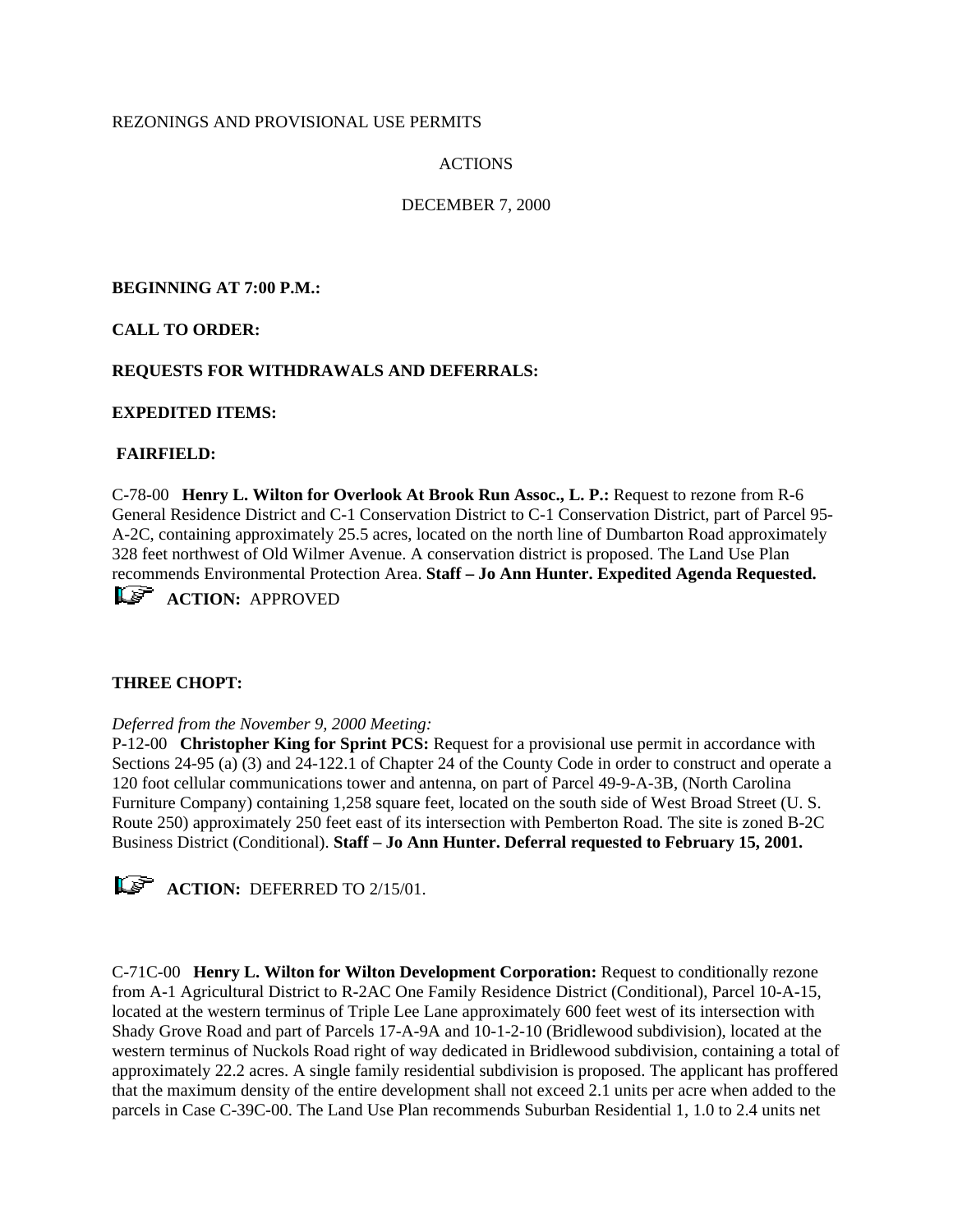density per acre, and Environmental Protection Area. **Staff - Mark Bittner.**  *ACTION: APPROVED* 

C-79C-00 **Archie Cribb for Branch Banking & Trust:** Request to amend proffered conditions accepted with rezoning case C-105C-88 on Parcel 59-A-57, containing 3.36 acres located on the west line of Skipwith Road approximately 120 feet south of its intersection with U. S. West Broad Street (3214 Skipwith Road). The amendment is related to Proffered Condition #10 with respect to signage on the site. **Staff – Mark Bittner.** 

## *ACTION: APPROVED*

C-80C-00 **Henry L. Wilton for Wilton Development Corp.:** Request to conditionally rezone from A-1 Agricultural District to RTHC Residential Townhouse District (Conditional), Parcel 38-A-44, containing approximately 29.75 acres, located at the northeast corner of Springfield and Hungary Roads. Residential townhouses for sale are proposed. The applicant proposes no more than six (6) units per acre. The Land Use Plan recommends Urban Residential (3.4 to 6.8 units net density per acre) and Environmental Protection Area. **Staff – Lee Householder.** 

*ACTION: APPROVED* 

## **TUCKAHOE:**

C-75C-00 **Ralph L. Axselle, Jr. for Lakewood Manor Baptist Retirement Community Inc.** Request to conditionally rezone from A-1 Agricultural District and R-5 General Residence District to R-6C General Residence District (Conditional), part of Parcel 76-A-8F and Parcel 77-A-2A, containing 46.42 acres, located on the south line of Lauderdale Drive at its intersection with John Rolfe Parkway. A continuing care retirement community is proposed. The Land Use Plan recommends Suburban Residential 1, 1.0 to 2.4 units net density per acre and Semi-Public. **Staff – Mark Bittner.** 

## *ACTION: APPROVED*

P-14-00 **Ralph L. Axselle, Jr. for Lakewood Manor Baptist Retirement Community, Inc.:** Request for a provisional use permit under sections 24-36.1(a), 24-120, and 24-122.1 of Chapter 24 of the County Code in order to permit a life care facility, on part of Parcel 76-A-8F and Parcel 77-A-2A, containing 46.42 acres, located on the south line of Lauderdale Drive at its intersection with John Rolfe Parkway. The site is currently zoned A-1 Agricultural District and R-5 General Residence District but is proposed for R-6 General Residence District. **Staff – Mark Bittner.** 

# **ACTION: APPROVED**